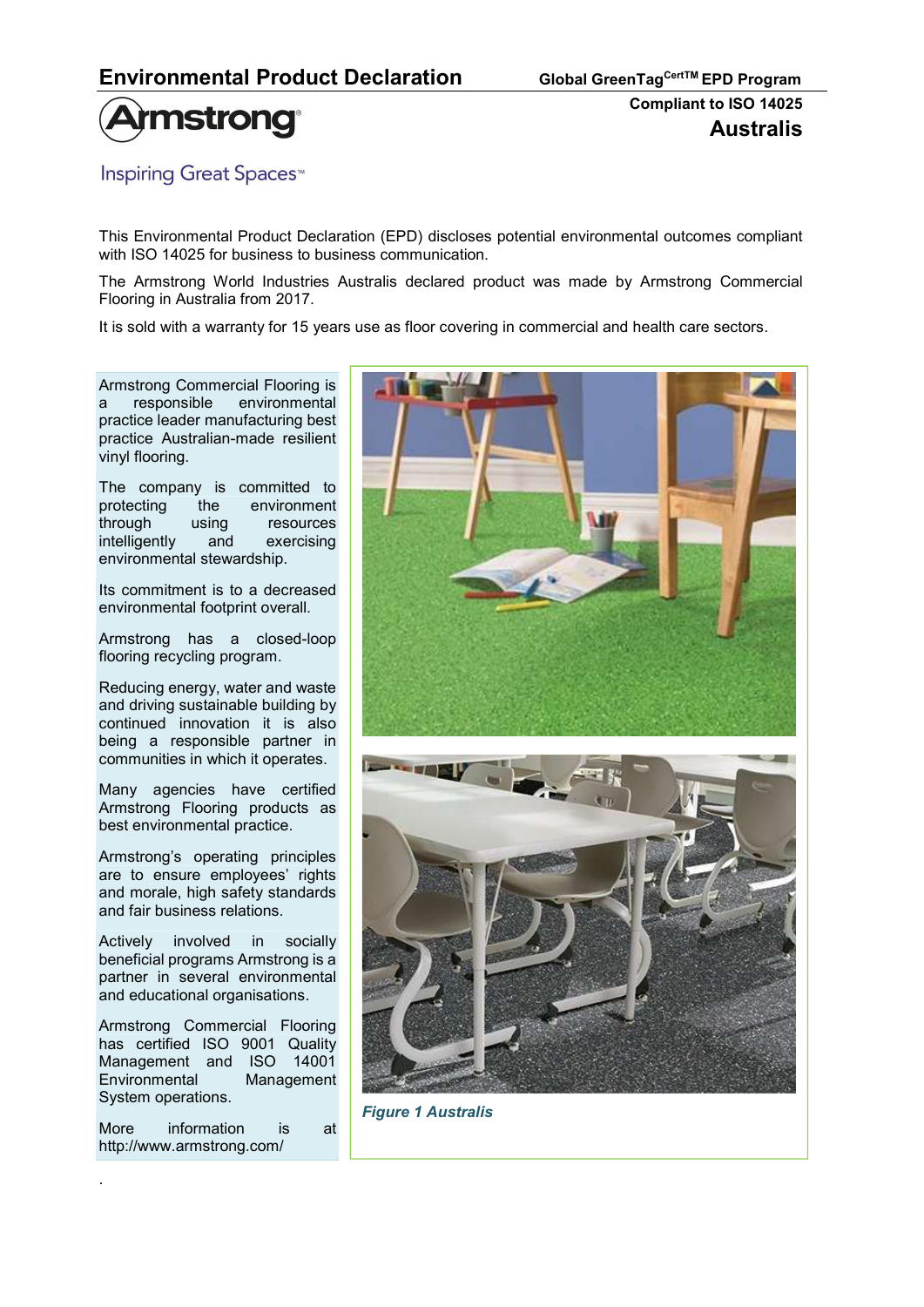

**Inspiring Great Spaces<sup>™</sup>** 

#### Table of Contents

| <b>Heading</b> | Page |
|----------------|------|
|                |      |
|                |      |
|                |      |
|                |      |
|                |      |
|                |      |
|                |      |
|                |      |
|                |      |
|                |      |
|                |      |
|                |      |
|                |      |
|                |      |

Different program EPDs may not be comparable as e.g. Australian transport is more than elsewhere. Further explanatory information is found at http://www.globalgreentag.com/ or contact: certification1@globalgreentag.com © This EPD remains the property of Global GreenTag Pty Ltd.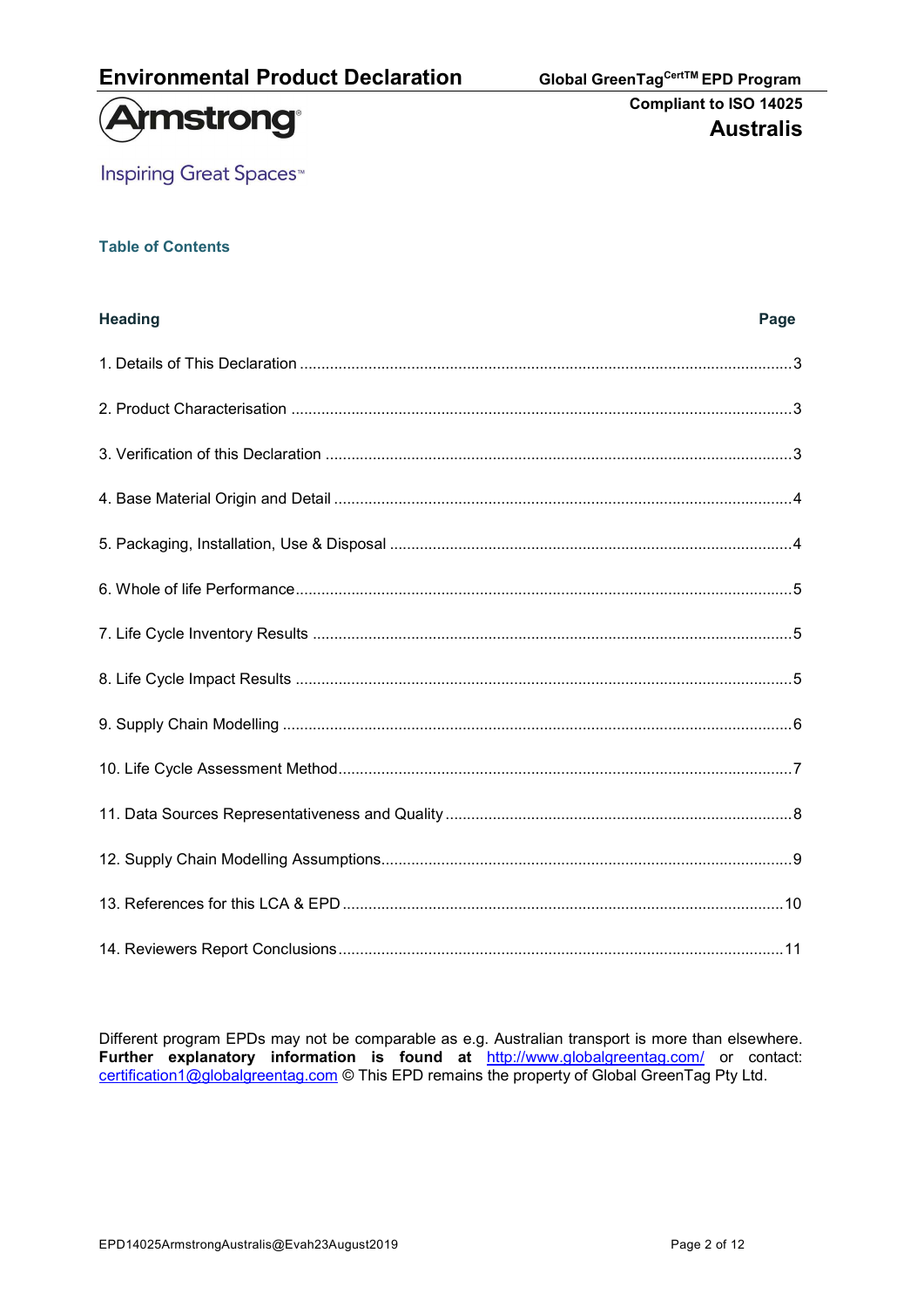



**Inspiring Great Spaces<sup>™</sup>** 

# 1. Details of This Declaration

| <b>Program</b><br><b>Operator</b> | GreenTag Global Pty Ltd hereafter called Global GreenTag noted at<br>www.globalgreentag.com |
|-----------------------------------|---------------------------------------------------------------------------------------------|
| <b>EPD Number</b>                 | AWF-2019-HOM-06                                                                             |
| Date issue                        | 5 July 2019                                                                                 |
| <b>Validity</b>                   | 5 July 2022                                                                                 |
| <b>Reference PCR</b>              | Compliant with Floor Coverings PCR:FC 2017                                                  |
| <b>Time</b>                       | Made and sold from 2017 for 20 years use                                                    |
| Geography                         | Made in Australia. Uses are assumed as for Australasia                                      |
| <b>Application</b>                | Commercial and Health Care building interiors                                               |
| <b>Declared unit</b>              | Australis /kg cradle to gate                                                                |
| <b>Functional unit</b>            | Twenty years use of Australis 3kg/m <sup>2</sup> floorcovering cradle to grave              |

# 2. Product Characterisation

| <b>Definition</b> | Armstrong Flooring Australis floor covering for commercial and health care sectors     |
|-------------------|----------------------------------------------------------------------------------------|
| <b>Standard</b>   | AS/NZS 4586:2013 Slip resistance classification of new pedestrian surface<br>materials |

## 3. Verification of this Declaration

This EPD was approved on 05 07 2019 according to requirements of ISO14025 8.1.3b.

| <b>Role</b>                              | <b>Name</b>    | <b>Position</b>                                   | <b>Signature</b> |
|------------------------------------------|----------------|---------------------------------------------------|------------------|
| <b>PCR Review</b><br><b>Chair</b>        | Murray Jones   | Ecquate Pty Ltd CEO                               |                  |
| <b>LCI &amp; LCA</b><br><b>Developer</b> | Delwyn Jones   | The Evah Institute CEO                            | $\alpha$ mm      |
| <b>EPD Developer</b>                     | Mathilde Vlieg | VliegLCA                                          |                  |
| 3rd Party LCI<br><b>Verifier</b>         | Omar Biaz      | Global GreenTag Lead<br>Assessor and LCI Verifier | 709/2019         |
| <b>Internal EPD</b><br><b>Audit</b>      | David Baggs    | Global GreenTag CEO &<br>Program Director         |                  |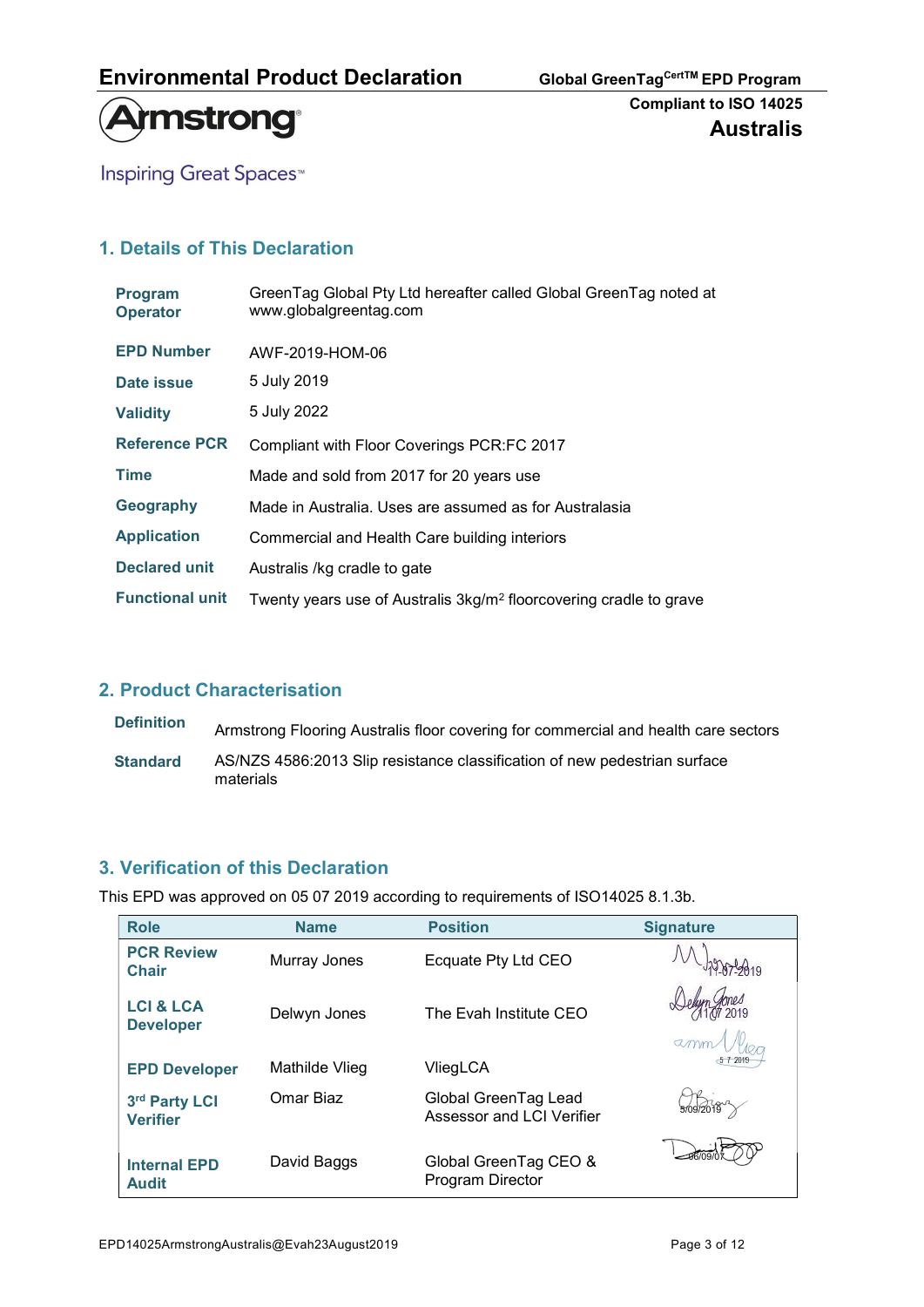

**Inspiring Great Spaces<sup>™</sup>** 

# 4. Base Material Origin and Detail

Table 1 lists key components by function, type, key supply chain operations, origin and % mass share.

| <b>Table 1 Base Material</b>                                                               |                                                               |                                   |             |        |  |  |
|--------------------------------------------------------------------------------------------|---------------------------------------------------------------|-----------------------------------|-------------|--------|--|--|
| <b>Function</b>                                                                            | Component                                                     | Production                        | Origin      | $\%$   |  |  |
| <b>Filler</b>                                                                              | Limestone                                                     | Mine, Crush, Sieve & Haul         | Australia   | >40<60 |  |  |
| <b>Binder</b>                                                                              | <b>Suspension PVC</b>                                         | Extract, Chlorinate, Polymerise   | Pacific Rim | >40<60 |  |  |
| <b>Plasticiser</b>                                                                         | Dioctyl Terephthalate                                         | Drill, Farm, Extract, Blend       | Australia   | >10<20 |  |  |
| <b>Stabiliser</b>                                                                          | Calcium Zinc Stearate                                         | Mine, Farm, Press, Refine, Mill   | Australia   | >1<5   |  |  |
| <b>Durability</b>                                                                          | Thermoplastic Urethane                                        | Drill, Farm, Refine, Polymerise   | Singapore   | >1<5   |  |  |
| Titania<br>Mine, Digest, Separate, Coat<br>Australia<br><b>White</b>                       |                                                               |                                   |             | >1<5   |  |  |
| <b>Coating</b>                                                                             | Singapore<br>Polyurethane<br>Farm, Drill, Extract, Polymerise |                                   | 1.0         |        |  |  |
| <b>Epoxidised Soy Oil</b><br>Pacific Rim<br>Farm, Press, Refine, Mill<br><b>Stabiliser</b> |                                                               | 1.0                               |             |        |  |  |
| China<br><b>Antioxidant</b><br><b>Phosphite Chelator</b><br>Acquire, Refine, Polymerise    |                                                               |                                   | 1.0         |        |  |  |
| Inorganic Pigment<br>Acquire, Recycle, Sieve, Mill<br><b>Colour</b>                        |                                                               |                                   | Global      | < 0.1  |  |  |
| <b>Colour</b>                                                                              | Organic Pigment<br>Drill, Extract, Sieve, Mill<br>Global      |                                   | < 0.1       |        |  |  |
| <b>Crosslinker</b>                                                                         | Polyaziridine                                                 | Drill, Extract, Polymerise        | Singapore   | < 0.1  |  |  |
| <b>Adhesive</b>                                                                            | DPGME <sup>1</sup>                                            | Drill, Extract, Mill, Polymerise  | Pacific Rim | < 0.1  |  |  |
| <b>Matte Agent</b>                                                                         | <b>Silicates</b>                                              | Drill, Extract, Sieve, Mill       | Pacific Rim | < 0.1  |  |  |
| <b>Leveller</b>                                                                            | Acetylenic diol                                               | Drill, Farm, Extract, Blend       | Singapore   | < 0.1  |  |  |
| <b>Thickener</b>                                                                           | Urethane Starch Water                                         | Drill, Farm, Refine Polymerise    | Global      | < 0.1  |  |  |
| <b>Defoamer</b>                                                                            | Siloxanes                                                     | Drill, Extract, Polymerise, Blend | Global      | < 0.1  |  |  |

# 5. Packaging, Installation, Use & Disposal

| <b>Packaging</b>                                   | Cardboard forms & cartons, plastic wrap & strapping on reused pallets.                                                                                 |
|----------------------------------------------------|--------------------------------------------------------------------------------------------------------------------------------------------------------|
| <b>Service life</b>                                | Residential and commercial refits vary but 20-year life is assumed typical.                                                                            |
| <b>Environmental</b><br><b>Health &amp; Safety</b> | Apart from compliance to occupational and workplace health safety and<br>environmental laws no additional personal protection is considered essential. |
| <b>Scrap</b>                                       | Mill off-cuts are minimised. Installation scrap of 5% is assumed to landfill.                                                                          |
| <b>Clean &amp;</b><br><b>Maintain</b>              | The recommended cleaning and maintenance raise no ecosystem or human<br>health concerns. Care and maintenance guides are on company websites.          |
| <b>Scenario</b>                                    | Weekly detergent spray, light mop, monthly wet machine scrub and cloth dry.                                                                            |
| <b>Recycling</b>                                   | Post-consumer & post-industrial scrap is reworked into new product.                                                                                    |
| Re-use                                             | This study assumes 60% product is serviceable for reuse over 40 more years.                                                                            |
| <b>Disposal</b>                                    | It assumes 30% is recycled. Incineration is rare in Australia so none is modelled.                                                                     |

<sup>1</sup> Dipropylene glycol methyl ether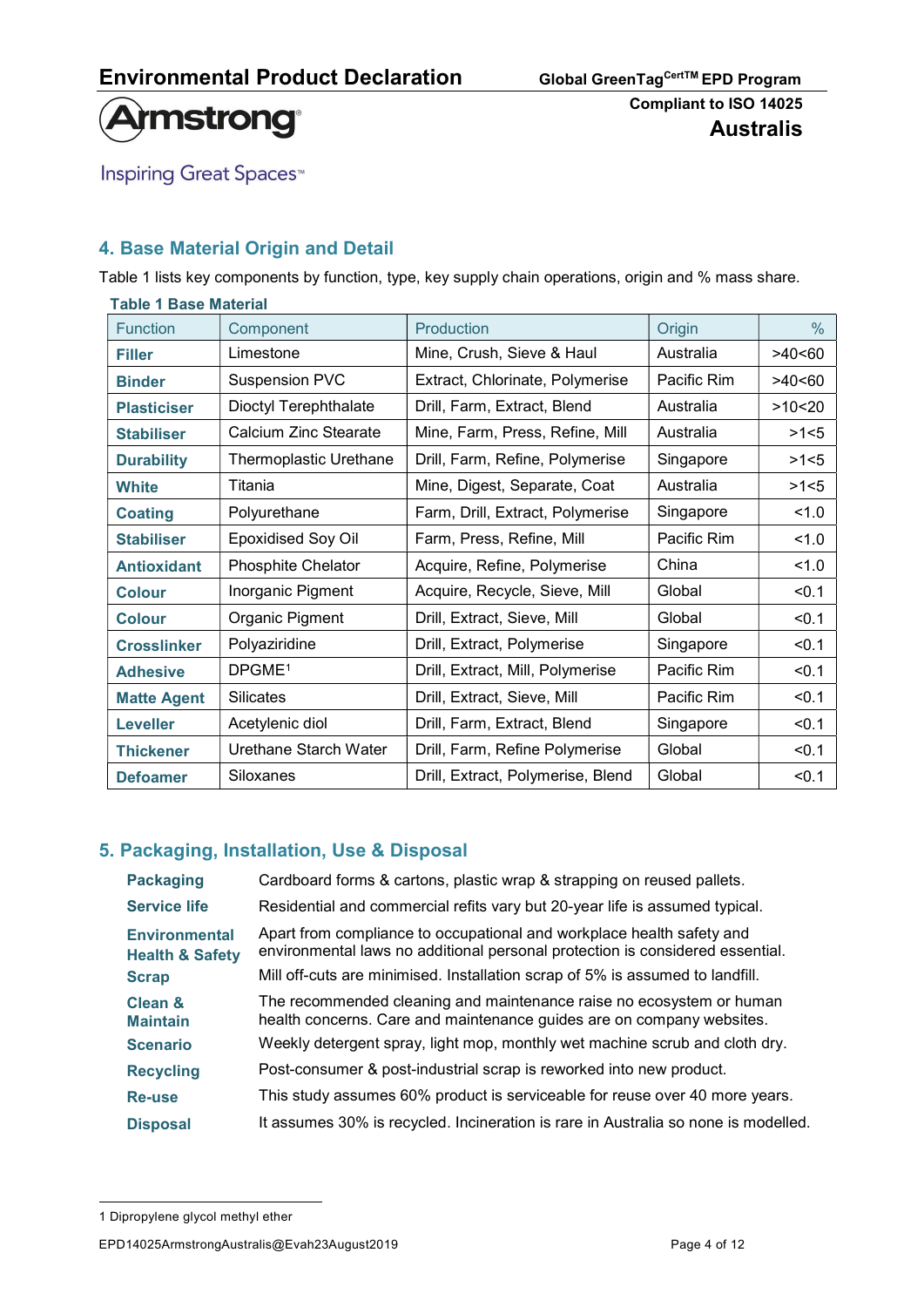

**Inspiring Great Spaces<sup>™</sup>** 

## 6. Whole of life Performance

| The product does not contain levels of carcinogenic, toxic or hazardous<br>substances that warrant ecological or human health concern cradle to grave. It<br>passed the Ecospecifier Cautionary Assessment Process (ESCAP) and no<br>issues or red-light concerns existed for product human or ecological toxicity.                                                                      |
|------------------------------------------------------------------------------------------------------------------------------------------------------------------------------------------------------------------------------------------------------------------------------------------------------------------------------------------------------------------------------------------|
| The LCI results and ESCAP raised no red-light concerns in emissions to water <sup>2</sup> .                                                                                                                                                                                                                                                                                              |
| Cradle to grave waste to landfill was <0.01% hazardous in fuel supply chains.                                                                                                                                                                                                                                                                                                            |
| Continuous improvement under the maker's certified ISO14001 EMS aims to<br>avoid toxics, waste and pollution plus reduce their material and energy use.<br>Installed products are certified as having VOC's compliant with Green Star®<br>IEQ VOC credits for indoor environment <sup>3</sup> quality credits. No other potential in-<br>use impacts on environment or health are known. |
|                                                                                                                                                                                                                                                                                                                                                                                          |

## 7. Life Cycle Inventory Results

Table 2 is an inventory of gross mass water and energy use as impacts/m<sup>2</sup> functional unit for 20 years product use.

| <b>Total Input use of</b>         | <b>Unit</b> | <b>Result</b> |
|-----------------------------------|-------------|---------------|
| <b>Product Mass</b>               | kq          | 3.0           |
| <b>Embodied Water</b>             | kl          | 457           |
| <b>Gross Energy and Feedstock</b> | MJ          | 271           |

#### Table 2 Cradle to Grave Inventory of Flows/Functional Unit

## 8. Life Cycle Impact Results

Table 3 shows the Life Cycle Impact Assessment results/m<sup>2</sup> functional unit for 20 years product use.

| Table 3 Cradle to Grave Potential Impact Results/ Functional Unit |                                  |                        |               |  |  |
|-------------------------------------------------------------------|----------------------------------|------------------------|---------------|--|--|
|                                                                   | <b>Evaluation Category</b>       | <b>Unit</b>            | <b>Result</b> |  |  |
| <b>Global warming Potential</b>                                   |                                  | kg CO <sub>2e</sub>    | 16.3          |  |  |
| <b>Ozone Depletion</b>                                            |                                  | $kg$ R11 $_e$          | $2.6E-09$     |  |  |
|                                                                   | Acidification                    | kg SO <sub>2e</sub>    | 0.52          |  |  |
|                                                                   | <b>Ecosystem Quality Damages</b> | PDF*m <sup>2*</sup> yr | $1.4E - 04$   |  |  |
|                                                                   | <b>Human Health Damages</b>      | <b>DALY</b>            | $1.4E-03$     |  |  |
|                                                                   | <b>Fossil Fuel Depletion</b>     | MJ <sub>surplus</sub>  | 12.2          |  |  |
|                                                                   | <b>Mineral Resource</b>          | MJ <sub>surplus</sub>  | 0.21          |  |  |
|                                                                   | EcoIndicator 99                  | ecopoint               | 0.92          |  |  |
|                                                                   |                                  |                        |               |  |  |

<sup>2</sup> In accordance with national standards in ANZECC Guideline For Fresh & Marine Water Quality (2000) 3 In accordance with national standards and practice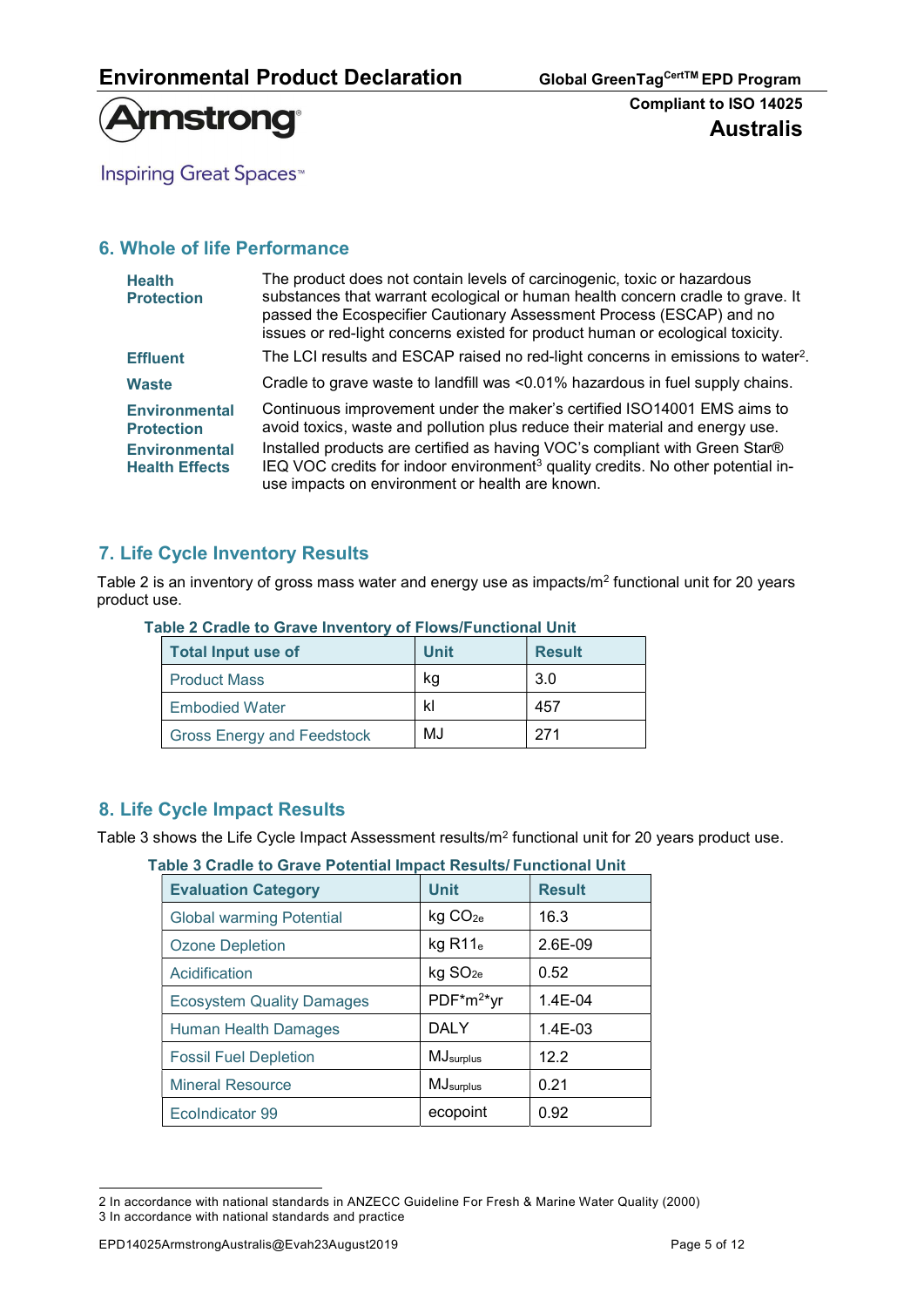

**Inspiring Great Spaces**<sup>™</sup>

# 9. Supply Chain Modelling

Processes to acquire, refine, transport, fabricate, coat, use, clean, repair, reuse and dispose of metal, masonry, ceramic, timber, glass, plastic and composites are modelled.

A flow chart in Figure 2 shows key product supply chain operations from cradle to fate including:

- Mining, extracting and refining resources to make commodities and packaging;
- Acquiring, cultivating, harvesting, extracting, refining produce and biomass;
- Fuel production to supply power and process energy and freight;
- Chemicals use in processing resources, intermediates and ancillaries;
- Process energy, fuel and freight of resources, intermediates and ancillaries;
- Use, cleaning, recoating, repair, recycling, re-use and landfill, as well as
- Infrastructure process energy transformed and material wear loss e.g. tyres.



Figure 2 Major Product Operations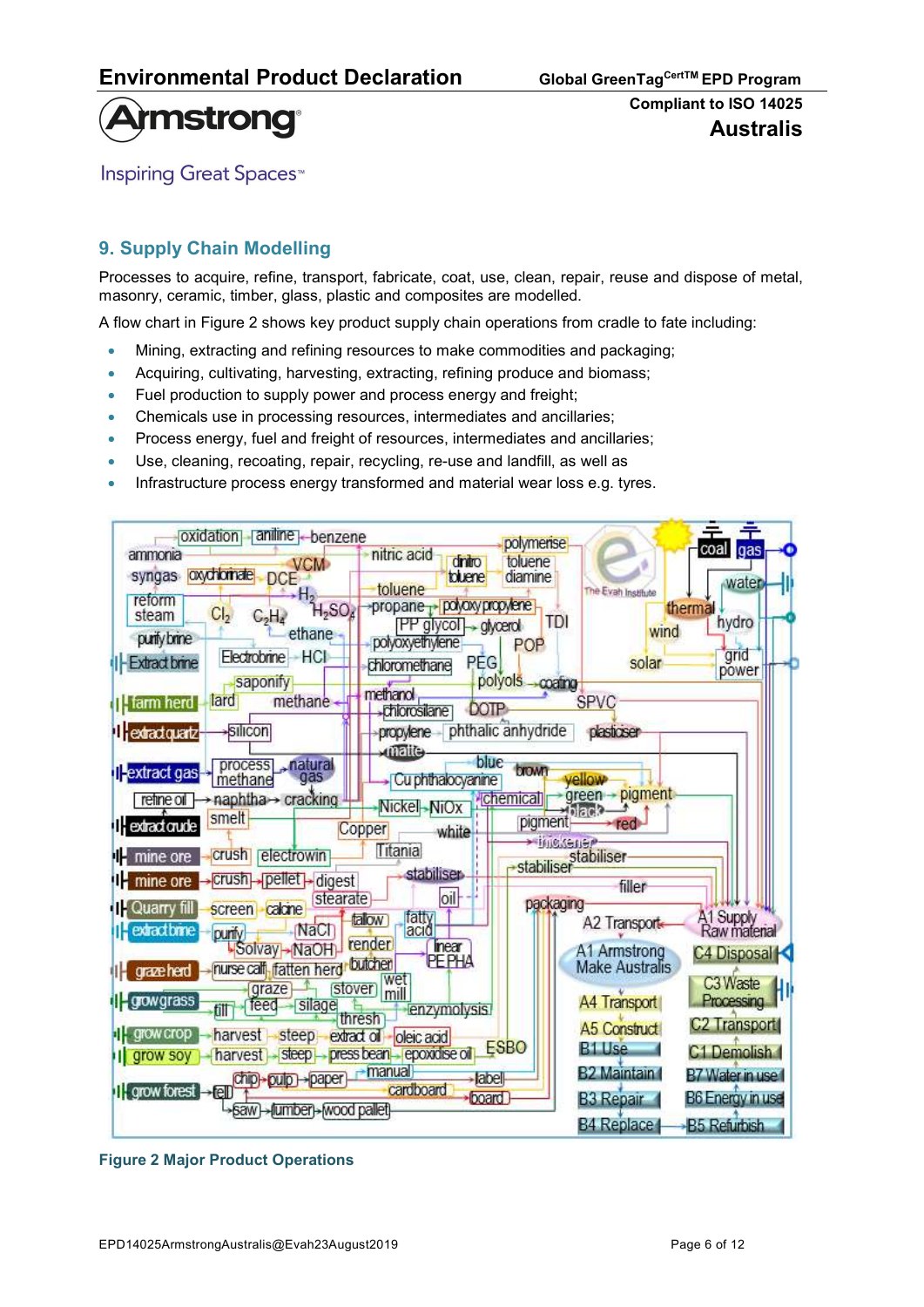

**Inspiring Great Spaces**<sup>™</sup>

# 10. Life Cycle Assessment Method

| <b>LCA Author</b><br><b>Study Period</b><br><b>LCA Method</b><br><b>LCIA</b> method | The Evah Institute as described at www.evah.com.au<br>Factory data was collected from 2016 to 2018<br>Compliant with ISO 14040 and ISO 14044 Standards                                                                                                                                                                                                                                  |                 |           |               |           |                |                                                          |                |                |           |           |                                   |           |               |          | The Evan Institute |           |           |
|-------------------------------------------------------------------------------------|-----------------------------------------------------------------------------------------------------------------------------------------------------------------------------------------------------------------------------------------------------------------------------------------------------------------------------------------------------------------------------------------|-----------------|-----------|---------------|-----------|----------------|----------------------------------------------------------|----------------|----------------|-----------|-----------|-----------------------------------|-----------|---------------|----------|--------------------|-----------|-----------|
| Scope<br><b>Phases</b><br><b>Assumptions</b>                                        | EcoIndicator 99 Life Cycle Impact (LCIA) Assessment<br>Cradle to Fate including all supply chain phases and stages depicted in Figure 2.<br>The LCA covered all known flows in all known stages cradle to end of life fate.<br>Typical use is to Australian Facility Management professional practice.<br>Use, cleaning, maintenance plus disposal and re-use were scenario-based using |                 |           |               |           |                |                                                          |                |                |           |           |                                   |           |               |          |                    |           |           |
| <b>Scenarios</b>                                                                    | Facility Management Association denoted and published typical operations.                                                                                                                                                                                                                                                                                                               |                 |           |               |           |                |                                                          |                |                |           |           |                                   |           |               |          |                    |           |           |
| <b>System</b><br><b>Boundaries</b>                                                  | The LCA system boundary depicted in Figure 3 includes all operations A1-A3<br>production with upstream supply & transport; A4 package & deliver & A5 construct;<br>B1 use with cleaning, B2 maintain, B3 repair, B5 refurbish, C1 demolish, C2<br>transport and C4 disposal.                                                                                                            |                 |           |               |           |                |                                                          |                |                |           |           |                                   |           |               |          |                    |           |           |
| <b>Processes</b>                                                                    | All significant resource acquisition, water, fuel & energy use, power generation &<br>distribution, freight, refining, intermediates, manufacture, scrap re-use, packing and<br>dispatch, installation, use, maintenance, landfill waste and emission flows from all<br>supply chain operations involved to make, pack and install the product are included.                            |                 |           |               |           |                |                                                          |                |                |           |           |                                   |           |               |          |                    |           |           |
| Modeling                                                                            |                                                                                                                                                                                                                                                                                                                                                                                         |                 | Actual    |               |           | Scenarios      |                                                          |                |                |           |           |                                   |           |               |          |                    | Potential |           |
| Phases                                                                              |                                                                                                                                                                                                                                                                                                                                                                                         |                 | Produce   |               | Construct |                | Building Fabric &<br>Operation                           |                |                |           |           | End of life<br>Beyond<br>Boundary |           |               |          |                    |           |           |
| <b>Modules</b>                                                                      |                                                                                                                                                                                                                                                                                                                                                                                         | A1 A2 A3 A4     |           |               |           | A <sub>5</sub> | <b>B1</b>                                                | B <sub>2</sub> | B <sub>3</sub> | <b>B4</b> | <b>B5</b> | C1 C2 C3 C4                       |           |               |          | D1, 23             |           |           |
| <b>Unit Operations</b>                                                              |                                                                                                                                                                                                                                                                                                                                                                                         | Resource supply | Transport | Manufacturing | Transport | Construction   | Use<br>B6 Operating Energy use<br>B7 Operating Water use | Maintain       | Repair         | Replace   | Refurbish | molish<br><b>B</b>                | Transport | Process Waste | Disposal | Reuse              | Recovery  | Recycling |

**Cradle to Grave** Cradle to Gate+options **Cradle to Gate** 

#### Figure 3 Phases and Stages Cradle to Grave

Evah industry databases cover all known domestic and global scope 1 and 2 operations. They exclude scope 3 burdens from capital facilities, equipment churn, noise and dehydration as well as incidental activities and employee commuting. The databases exist in top zones of commercial global modelling and calculating engines. Electricity supply models in active databases are updated annually. As each project is modelled and new data is available the databases are updated and audited by external Type 1 ecolabel certifiers. Quality control methods are applied to ensure:

Mandatory for each and every phase

Optional for each and every phase

- Coverage of place in time with all information<sup>4</sup> for each dataset noted, checked and updated;
- Consistency to Evah guidelines for all process technology, transport and energy demand;
- Completeness of modelling based on in-house reports, literature and industry reviews;
- Plausibility in 2-way checks of LCI input and output flows of data checked for validity, plus Mathematical correctness of all calculations in mass and energy balance cross checks.

Mandatory

each phase

Optional

Optional

EPD14025ArmstrongAustralis@Evah23August2019 Page 7 of 12 4 Jones D G (2004) LCI Database for Commercial Building Report 2001-006-B-15 Icon.net, Australia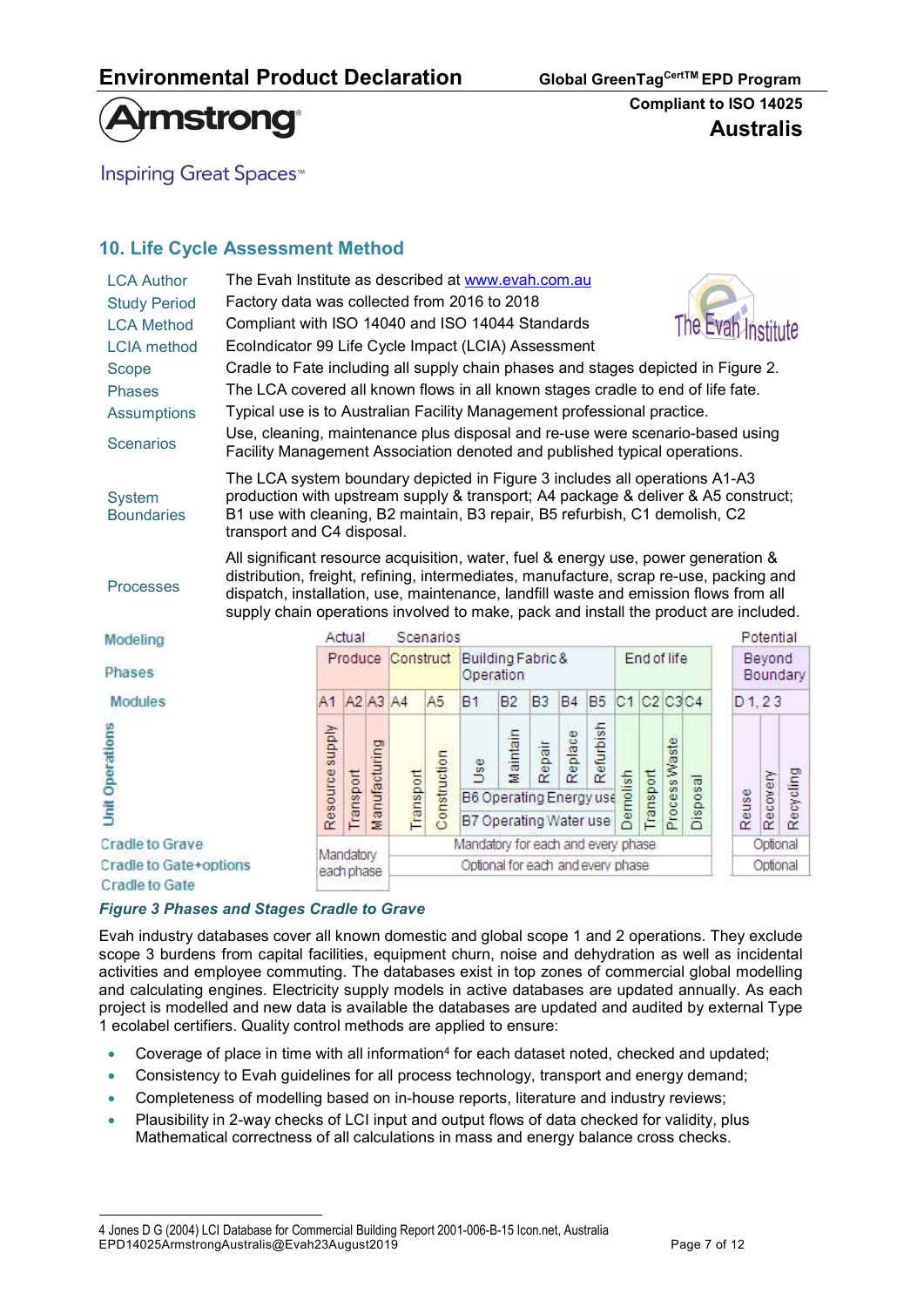# **Armstrong**

**Inspiring Great Spaces**<sup>™</sup>

## 11. Data Sources Representativeness and Quality

Primary data used for modelling the state of art of each operation includes all known process for:

- 
- 
- Technology sequences;  $\bullet$  Reliance on raw and recycled material;
- Energy and water use; **Energy and water use**; **and reduced process emissions;**
- 
- Landfill and effluent plus **Freight and distribution systems.**

Primary data is sourced from clients, annual reports and their publications on corporate locations, logistics, technology use, market share, management systems, standards and commitment to improved environmental performance. Information on operations is also sourced from client:

- Supply chain mills, their technical manuals, corporate annual reports and sector experts, and
- Manufacturing specifications websites and factory site development licensed applications.

Background data is sourced from the International Energy Agency, IBISWorld, USGS Minerals, Franklin Associates, Boustead 6, Plastics Europe, CML2, Simapro 8, EcoInvent 3 and NREL USLCI model databases. Information on operations is also sourced from:

- Library, document, NPI and web searches, review papers, building manuals and
- Global Industry Association and Government reports on Best Available Technology (BAT).

For benchmarking, comparison and integrity checks inventory data is developed to represent BAT, business as usual and worst practice options with operations covering industry sector supply and infrastructure in Australia and overseas.

Such technology, performance and license conditions were modelled and evaluated across mining, farming, forestry, freight, infrastructure and manufacturing and building industry sectors since 1995.

As most sources do not provide estimates of accuracy, a pedigree matrix of uncertainty estimates to 95% confidence levels of geometric standard deviation<sup>2</sup> ( $\sigma_g$ ) is used to define quality as in Table 4<sup>5</sup>.

| <b>Correlation</b> | Metric $\sigma_{q}$ | $U \pm 0.01$  | $U \pm 0.05$            | $U \pm 0.10$  | $U \pm 0.20$ | $U \pm 0.30$ |  |
|--------------------|---------------------|---------------|-------------------------|---------------|--------------|--------------|--|
| <b>Reliability</b> | <b>Reporting</b>    | site audit    | expert verify<br>region |               | sector       | academic     |  |
|                    | <b>Sample</b>       | $>66\%$ trend | $>25\%$ trend           | $>10\%$ batch | >5% batch    | $<$ 1% batch |  |
| <b>Completion</b>  | <b>Including</b>    | $>50\%$       | >25%                    | $>10\%$       |              | $< 5\%$      |  |
|                    | Cut-off             | $0.01\%$ w/w  | $0.05\%$ w/w            | $0.1\%$ w/w   | $0.5\%$ w/w  | $1\%$ w/w    |  |
| <b>Temporal</b>    | Data Age            | <3 years      | $\leq$ 5 years          | <10 years     | <15 years    | >16 years    |  |
|                    | <b>Duration</b>     | >3 years      | <3 years                | <2 years      | 1 year       | <1 year      |  |
| Geography          | <b>Focus</b>        | process       | line                    | plant         | corporate    | sector       |  |
|                    | Range               | continent     | nation                  | plant         | line         | process      |  |
| <b>Technology</b>  | <b>Typology</b>     | actual        | comparable              | in class      | convention   | in sector    |  |

#### Table 4 Data Quality Parameters and Uncertainty (U)

No data set with >±30% uncertainty is used without notation in the LCA as well as the EPD.

<sup>5</sup> Evah Institute data quality control system accords with UNEP SETAC Global LCI Database Quality 2010 Guidelines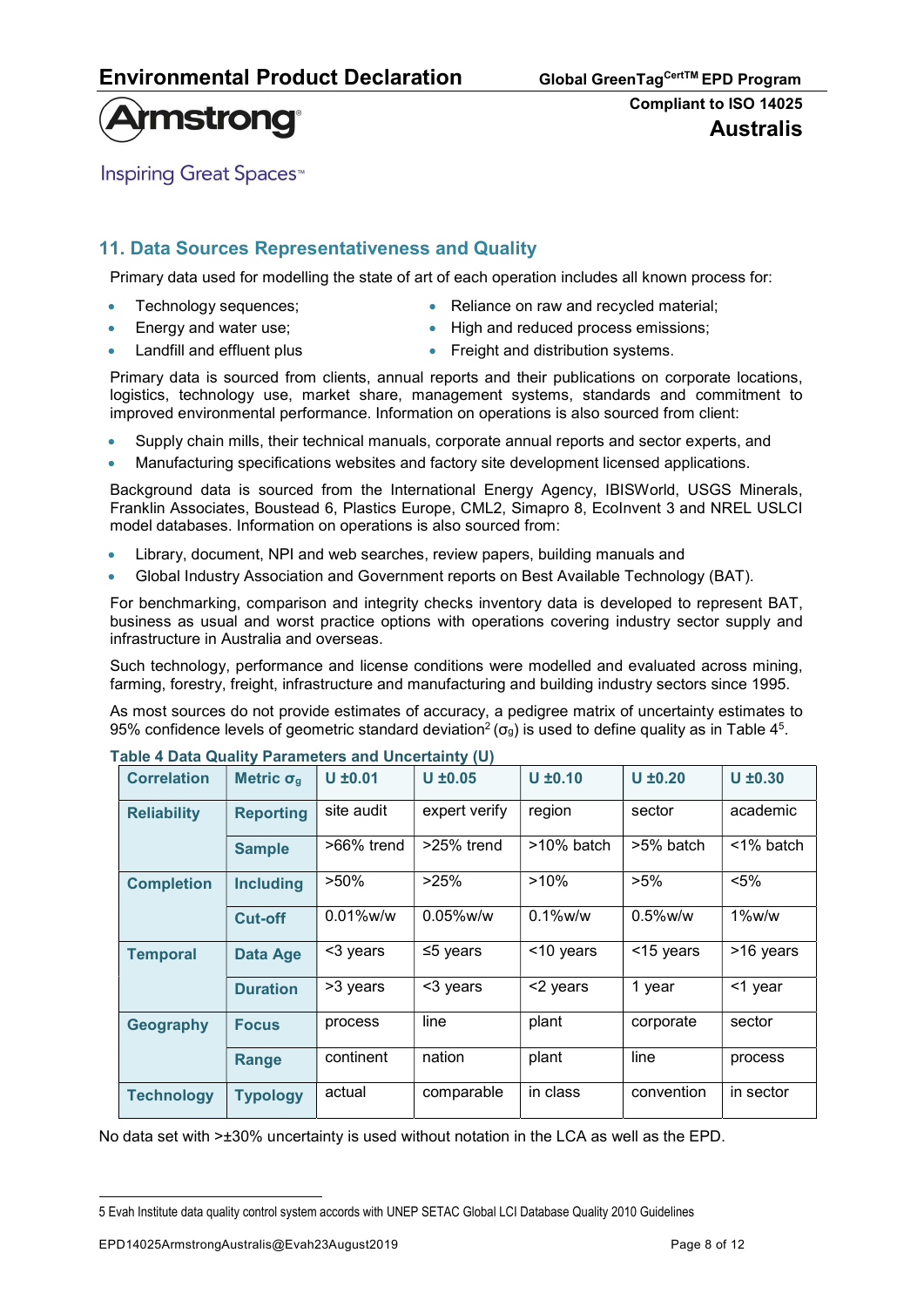

**Inspiring Great Spaces<sup>™</sup>** 

# 12. Supply Chain Modelling Assumptions

Australian building sector rules and Evah assumptions applied are defined in Table 5.

|                        | <b>Table 5 Scope Boundaries Assumptions and Metadata</b>                                    |
|------------------------|---------------------------------------------------------------------------------------------|
| <b>Quality/Domain</b>  | <b>National including Import and Export</b>                                                 |
| Process Model          | Typical industry practice with currently most common or best (BAT) technology               |
| Resource flows         | Regional data for resource mapping, fuels, energy, electricity and logistics                |
| Temporal               | Project data was collated from 2015 to 2019                                                 |
| Geography              | Designated client, site, regional, national, Pacific Rim then European jurisdiction         |
| Representation         | Designated client, their suppliers and energy supply chains back to the cradle              |
| Consistency            | Model all operations by known given operations with closest proximity                       |
| Technology             | Pacific Rim industry supply chain technology typical of 2015 to 2019                        |
| <b>Functional Unit</b> | Typical product usage with cleaning& disposal/m <sup>2</sup> over the set year service life |
| <b>System Control</b>  |                                                                                             |
| <b>Primary Sources</b> | Clients and supplier mills, publications, websites, specifications & manuals                |
| <b>Other Sources</b>   | IEA 2019, GGT 2019, Boustead 2013, Simapro 2016, IBIS 2019, Ecolnvent 2018                  |
| Data mix               | Power grid and renewable shares updated to latest IEA 2019 reports                          |
| Operational            | Company data for process performance, product share, waste and emissions                    |
| Logistics              | Local data is used for power, fuel mix, water supply, logistics share & capacity            |
| New Data Entry         | VliegLCA, Evah Institute 2019; Global Green Tag Researchers 2019                            |
| Data Generator         | Manufacturers, Evah Institute 2019; GGT 2019; Meta: IBIS 2019, Other pre 2019               |
| Data Publisher         | The Evah Institute Pty Ltd to Global GreenTag and designated client only                    |
| Persons input          | All contributors cited in Evah & Global GreenTag records or websites                        |
| Data Flow & Mix        |                                                                                             |
| System Boundary        | Earth's cradle of all resource & emission flows to end of use, fitout or build life         |
| System flows           | All known from and to air, land, water and community sources & sinks                        |
| Capital inclusions     | Natural stocks, industry stockpiles, capital wear, system losses and use                    |
| <b>Arid Practice</b>   | Dry technology adopted; Water use is factored by 0.1 as for e.g. mining                     |
| Transportation         | Distance >20% than EU; >20% fuel efficient larger vehicles, load & distance                 |
| Industrial             | Company or industry sector data for manufacturing and minerals involved                     |
| Mining                 | All raw material extraction is based on Australian or Pacific Rim technology                |
| Imported fuel          | Mix is from nearest sources is e.g. UAE, SE Asia, Canada or New Zealand                     |
| Finishes               | Processing inputs with finishing burdens are factored in. If not, that is denoted           |
| <b>Validation</b>      |                                                                                             |
| Accuracy               | 10 <sup>th</sup> generation study is $\pm$ 5 to 15% uncertain due to some background data   |
| Completeness           | All significant operations are tracked and documented from the cradle to grave              |
| Precision              | Tracking of >90% flows applies a 90:10 rule sequentially to 99.9% and beyond                |
| Allocation             | %100 to co products on reaction stoichiometry by energetic or mass fraction                 |
| <b>Burdens</b>         | All resource use from & emissions to community air land, water is included                  |
| Plausibility           | Results are checked and benchmarked against BAT, BAU & worst practice                       |
| Sensitivity            | Calculated U is reported & compared to libraries of Bath U RICE & Ecolnvent 3.2             |
| <b>Validity Checks</b> | Are made versus Plastics Europe, Ecobilan, GaBi & or Industry LCA Literature                |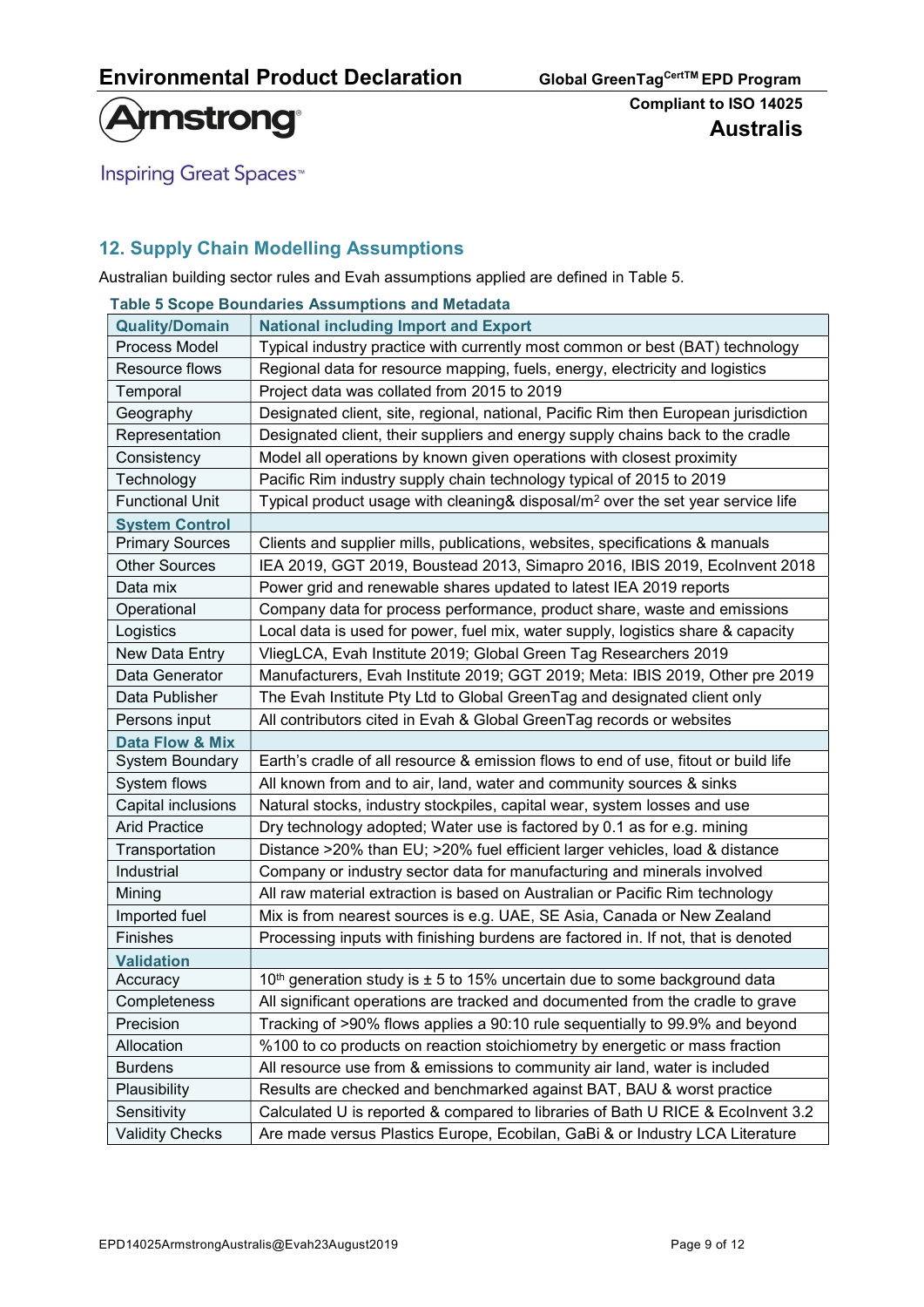

**Inspiring Great Spaces**<sup>™</sup>

# 13. References for this LCA & EPD

Australian & New Zealand (ANZECC) Guidelines For Fresh & Marine Water Quality (2000) http://www.environment.gov.au/water/quality/national-water-quality-management-strategy Basel Convention (2011) Control of Transboundary Movement of Hazardous Waste & Disposal http://www.basel.int/portals/4/basel%20convention/docs/text/baselconventiontext-e.pdf Boustead (2014) Model 6 LCI database http://www.boustead-consulting.co.uk/publicat.htm USA & UK EcoInvent (2016) LCI Model 3 database http://www.ecoinvent.ch/ EcoInvent, Switzerland Evah (2019) LCA Tools, Databases & Methodology at http://www.evah.com.au/tools.html Franklin Associates (2019) US LCI Database http://www.fal.com/index.html Eastern Research Group US GreenTag™ Certification (2019) http://www2.ecospecifier.org/services\_offered/greentag\_certification GreenTag™ (2019) Product Category Rules http://www.globalgreentag.com/greentag-epd-program Jones D., Mitchell. P. & Watson P. (2004) LCI Database for Australian Commercial Building Material: Report 2001-006-B-15, Sustainable Built Assets, CRC for Construction Innovation Jones D.G et al. (2009) Chapter 3: Material Environmental LCA in Newton P et al., (eds) Technology, Design & Process Innovation in the Built Environment, Taylor & Francis, UK IBISWorld (2014) Market Research, http://www.ibisworld.com.au/ IBISWorld Australia International Energy Agency (2019) Energy Statistics http://www.iea.org/countries/membercountries/ ISO 9001:2008 Quality Management Systems Requirements ISO 14001:2004 Environmental management systems: Requirements with guidance for use ISO 14004:2004 EMS: General guidelines on principles, systems & support techniques ISO 14015:2001 EMS: Environmental assessment of sites & organizations (EASO) ISO 14020:2000 Environmental labels & declarations — General principles ISO 14024:2009 Environmental labels & declarations -- Type I Principles & procedures ISO 14025:2006 Environmental labelling & declarations Type III EPDs Principles & procedures ISO 14031:1999 EM: Environmental performance evaluation: Guidelines ISO 14040:2006 EM: Life cycle assessment (LCA): Principles & framework ISO 14044:2006 EM: LCA: Requirement & guideline for data review: LCI; LCIA, Interpretation results ISO 14064:2006 EM: Greenhouse Gases: Organisation & Project reporting, Validation & verification ISO 15392:2008 Sustainability in building construction General principles ISO 15686-1:2011 Buildings & constructed assets Service life planning Part 1: General principles ISO 15686-2:2012 Buildings & constructed assets Service life (SL) planning Part 2: prediction ISO 15686-8:2008 Buildings & constructed assets SL planning Part 8: Reference & estimation ISO 21929-1:2011 Sustainability in building construction Sustainability indicators Part 1: Framework ISO 21930:2007 Building construction: Sustainability, Environmental declaration of building products ISO/TS 21931-1:2010 Sustainability in building construction: Framework for assessment, Part 1: ISO 21932:2013 Sustainability in buildings and civil engineering works -- A review of terminology Plastics Europe (2019) Portal http://www.plasticseurope.org/plastics-sustainability/eco-profiles.aspx Pre (2016) SimaPro 8 Software, The Netherlands http://www.pre-sustainability.com/simapro-manuals Myhre et al, 2013, Anthropogenic and Natural Radiative Forcing Chapter 8 in Stocker et al (eds.) Climate Change 2013, AR5 of the IPCC, Cambridge U Press UK. http://www.ipcc.ch/report/ar5/wg1/ Roache S. K. (2012) IMF Report WP/12/115 China's Impact on World Commodity Markets http://www.imf.org/external/pubs/ft/wp/2012/wp12115.pdf International Monetary Fund UNEP (2016) Persistent Organic Pollutants http://www.chem.unep.ch/pops/ The UN USLCI (2019) Life-Cycle Inventory Database https://www.lcacommons.gov/nrel/search, USA U.S. Geological Survey National Minerals (2019) http://minerals.usgs.gov/minerals/pubs/country/ USA US EPA (2019) Database of Sources of Environmental Releases of Dioxin like Compounds in U.S http://cfpub.epa.gov/ncea/cfm/recordisplay.cfm?deid=20797 p 1-38, 6-9, USA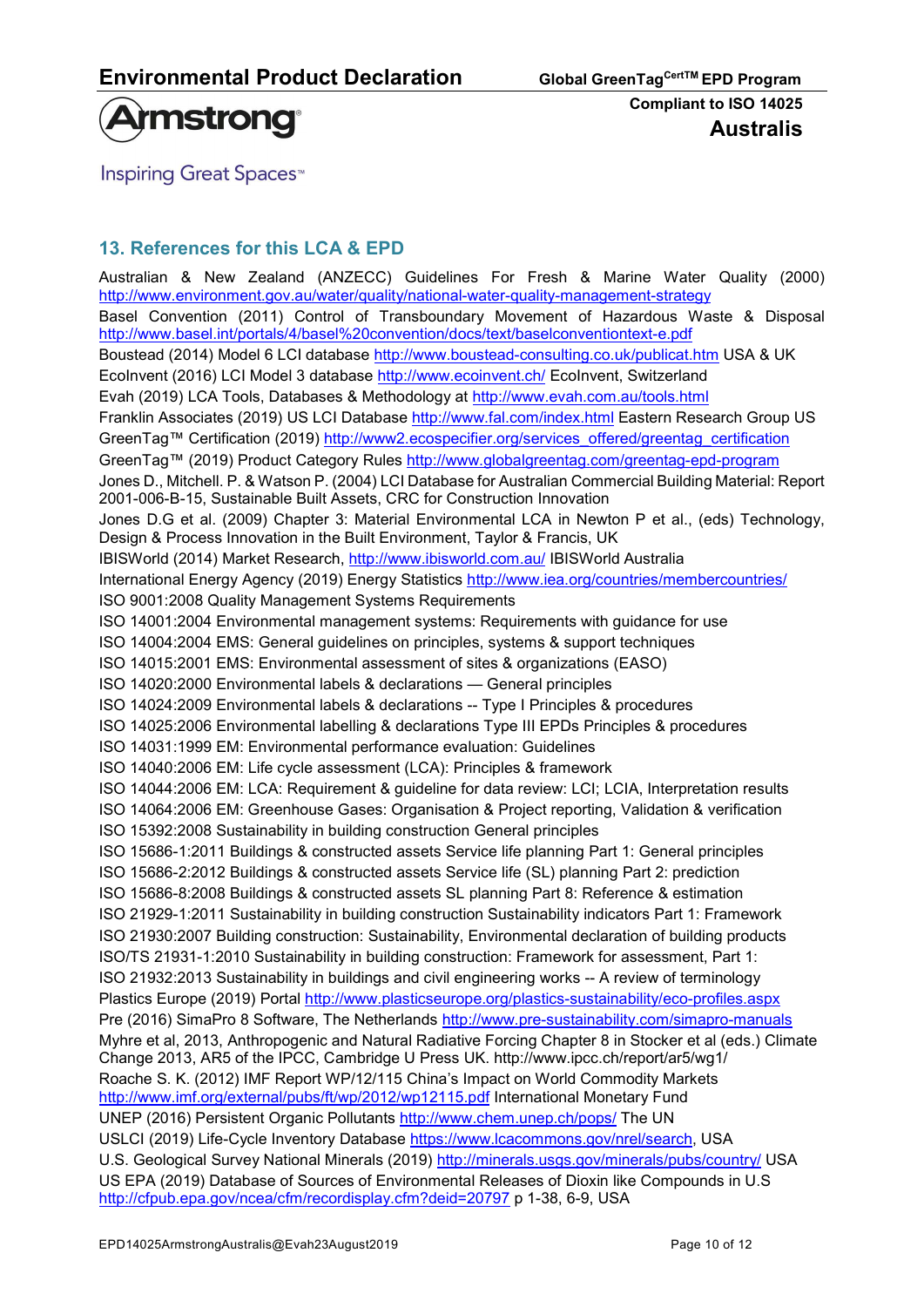

**Inspiring Great Spaces<sup>™</sup>** 

## 14. Reviewers Report Conclusions

The independent LCA reviewer's report confirmed that the LCA project report and addition information addressed the EPD.

The verifier was not involved in developing the LCA or EPD and has no conflict of interests from their organisational position.

While the report is confidential its conclusions confirmed that documentation according to set ISO Standard requirements was provided including evidence from the:

#### The Evah Institute, the LCA developer:

| a) Recipes of input and output data of unit processes used for LCA calculations              | $\sqrt{}$  |
|----------------------------------------------------------------------------------------------|------------|
| b) Datasheets of measures, calculations, estimates and emails with sources as in Table 6     | $\sqrt{ }$ |
| e) References to literature and databases from which data was extracted as noted in Table 6  | $\sqrt{ }$ |
| g) Notes on supply chain processes and scenarios satisfying requirements of this Standard    | $\sqrt{ }$ |
| i) Embodied Energy shares as used for sensitivity analyses re ISO 14044:2006, 4.5.3.3        | $\sqrt{}$  |
| j) Proof percentages or figures in calculations in the end of life scenario                  | $\sqrt{ }$ |
| k) Notes on proof of % and allocation calculations                                           | $\sqrt{ }$ |
| o) All operations covered Vs criteria and substantiation used to determine system boundaries | $\sqrt{}$  |
| <b>Product Manufacturer in:</b>                                                              |            |
| c) Specifications used to create the manufacturer's product                                  | $\sqrt{ }$ |
| d) Citations, references, specifications or regulations & data showing completeness          | $\sqrt{ }$ |
| f) Specification demonstrating that the building product can fulfil the intended use         | $\sqrt{}$  |
| The Certifier Global GreenTag on:                                                            |            |
| I) Notes and calculation of averages of different locations yielding generic data            | $\sqrt{ }$ |
| m) Substantiating additional environmental information ISO 14025:2006, 7.2.4                 | $\sqrt{ }$ |
| n) Procedures for data collection, questionnaires, instructions, confidentiality deeds       | V          |

#### Requiring No Evidence:

| As the EPD is cradle to grave as well as PCR compliant the independent reviewer did not need to: |  |
|--------------------------------------------------------------------------------------------------|--|
| h) Substantiate a few stages as all stages were substantiated                                    |  |
| p) Substantiate alternatives when no other choices and assumptions were applied                  |  |
| g) Demonstrate consistency for few stages as the same rules in Tables 5 and 6 applied to all.    |  |